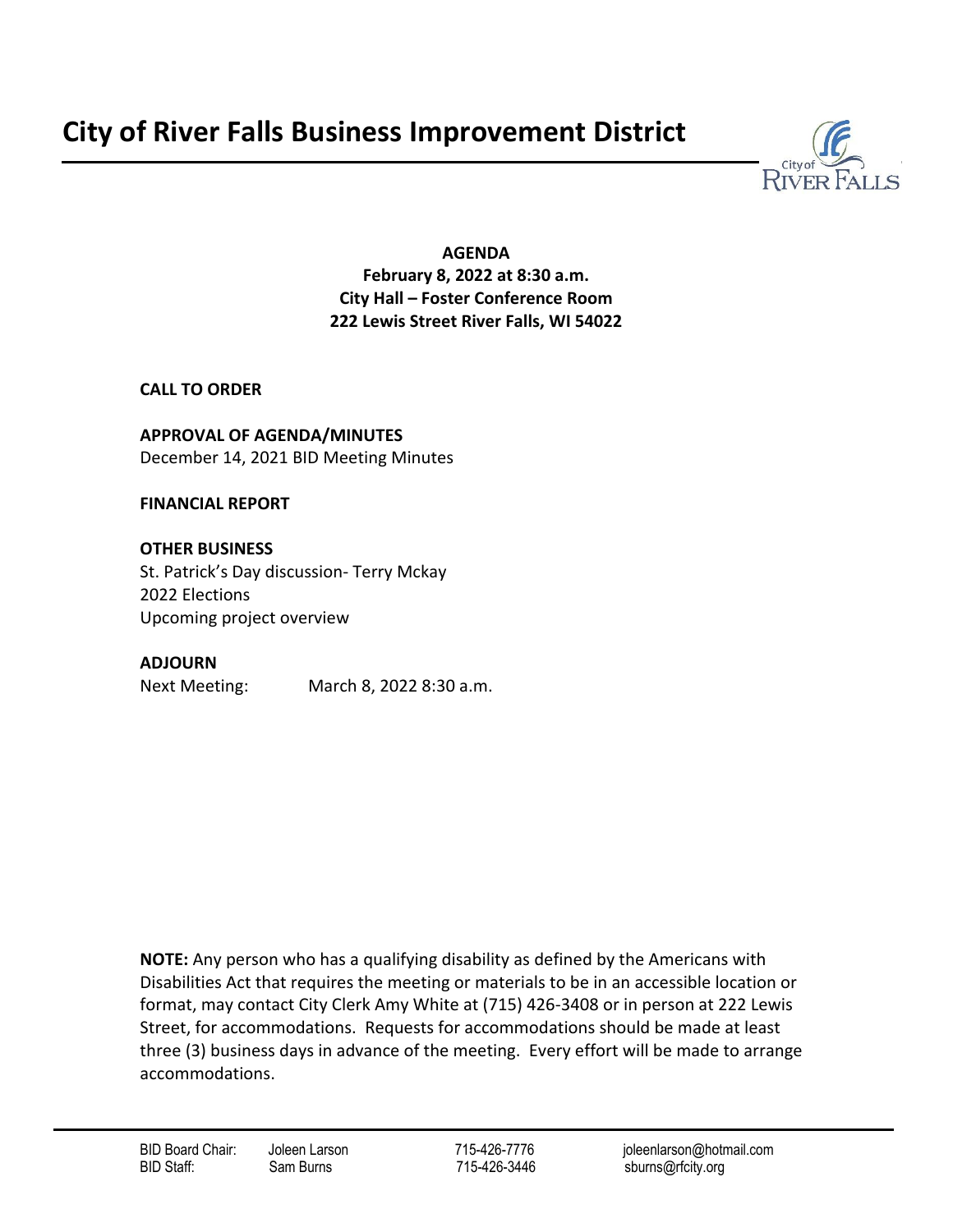



#### **MINUTES December 14, 2021 at 8:30 a.m. Training Room – City Hall 222 Lewis Street River Falls, WI 54022**

**Members present:** Joleen Larson, Mike Miller, Amy Halvorson, Terry McKay, Heidi Hanson, Mike Pepin, Russ Korpela, **Members Absent:** Kerri Olson **Others present:** Sam Burns, Emily Shively

**CALL TO ORDER–** Joleen Larson called the meeting to order at 8:38 a.m.

#### **Agenda/Meeting Minutes**

#### **Financials**

Olson was not present to discuss the BID Board Financials. They were provided beforehand via email to the BID Board Committee members. Planner Burns stated the only outstanding grants yet to be awarded were for Bo John's. Receipts for the exterior renovation and sign replacement still need to be provided before the check would be issued.

#### **Comprehensive Plan**

Planner Burns presented a slideshow on the current 2040 Comprehensive and Companion Planning process. The goals of the plan, engagement efforts, and timeline were all discussed. No action was needed from BID members. This was merely an informative effort.

BID Board Members were encouraged to start thinking about how they would participate in the upcoming public engagement process.

#### **2022 Events/Meetings**

Members discussed the success of the past events facilitated by the BID Board. Planner Burns brought up that a discussion was had at the last meeting regarding opportunities to use unspent BID Board money. Larson said that while the Board wasn't looking to spend money for the sake of spending money it would be good for members to think of opportunities to promote further business opportunities and encourage community engagement.

#### **Next Meeting**

The next meeting will be held January 11, 2021.

#### **ADJOURNMENT**

M/S McKay to adjourn; unanimous vote at 9:17 a.m.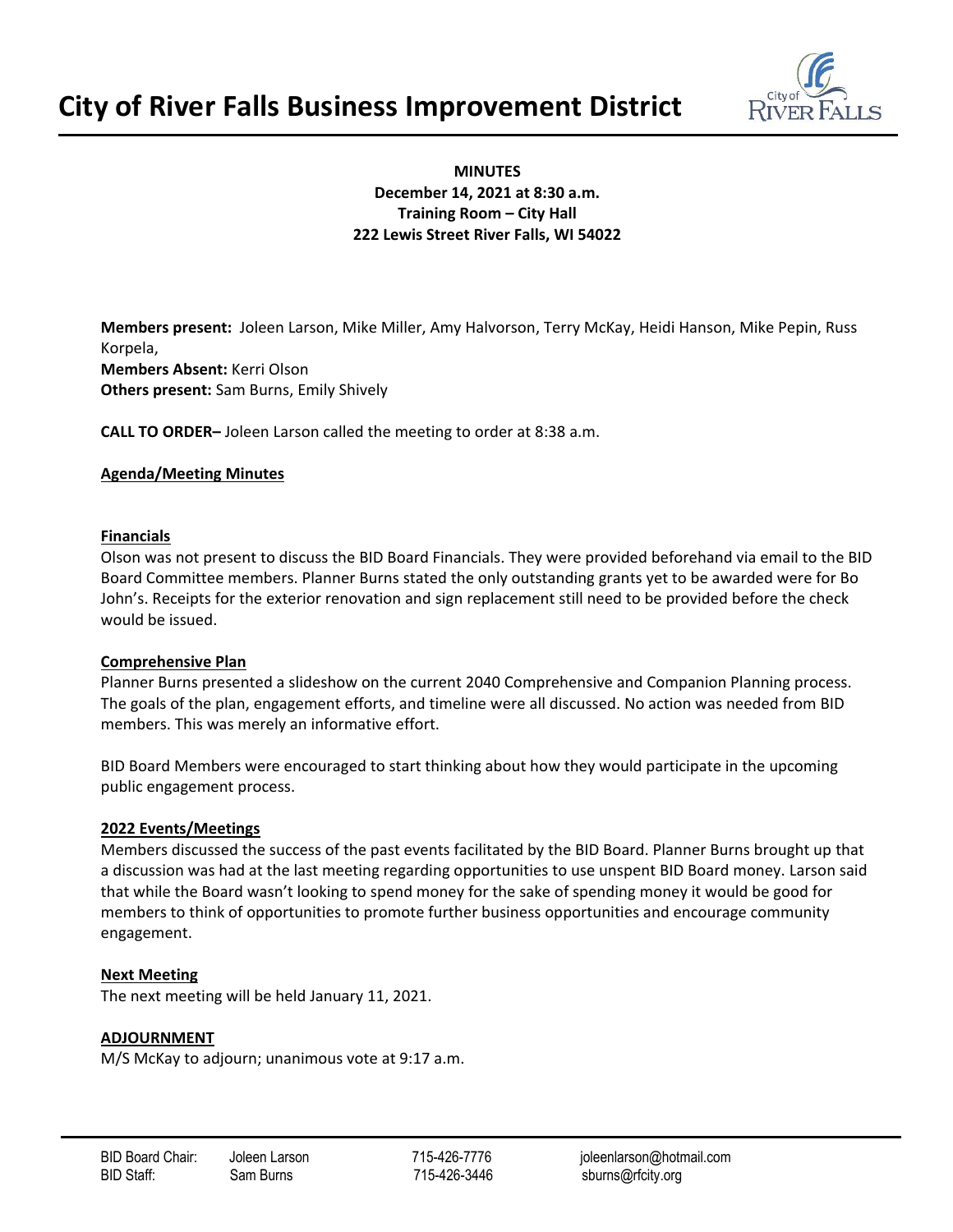## **2022 BID Receipts & Disbursements**

Checking Account balance forward as of December 31, 2021: \$ 57,683.12

| Date       |            | Type Check# | <b>Project or Charge/Use</b>                                           | Amount | <b>Balance</b> |
|------------|------------|-------------|------------------------------------------------------------------------|--------|----------------|
| 01/19/2022 | Debit 2946 |             | West Bend Mutual Ins. Co./liability insurance $-5$ 555.00 \$ 57,128.12 |        |                |